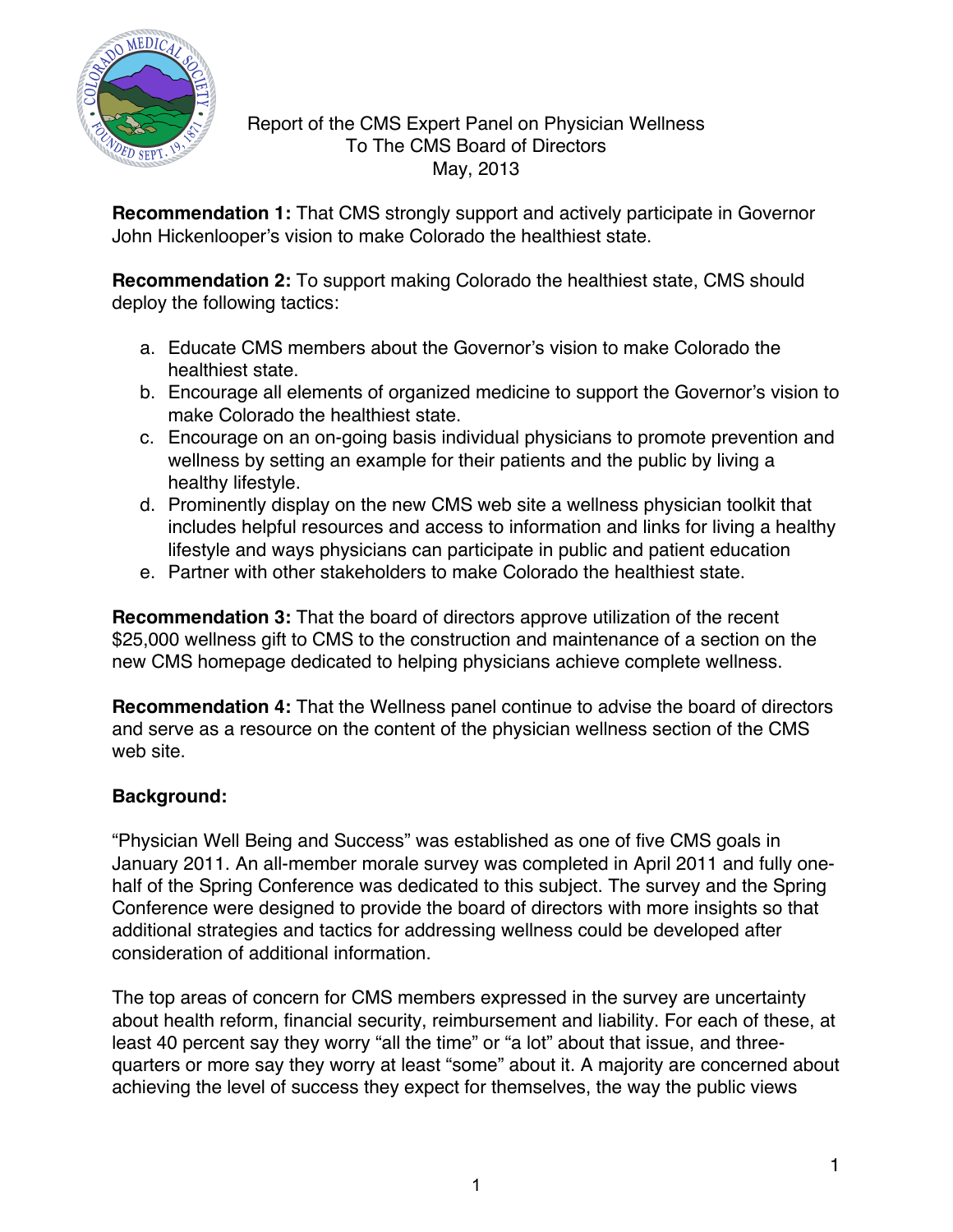physicians and the practice of medicine, and issues around staffing and patient involvement in care. Only one-half are satisfied they are able to live a healthy lifestyle (exercise, diet); fewer are satisfied they are able to find time to relax (yoga, reading). Immediate past CMS president Brent Keeler, MD, appointed the expert panel on physician wellness to advise the board of directors. The panel met several times in 2012 and most recently in February 2013 to finalize their recommendations.

## **The State of Health: Colorado's Commitment to become the Healthiest State**

Here are key messages from Governor John Hickenlooper's health care plan: Making Colorado the healthiest state.

- This needs to mean something more than a catchy phrase for a bumper sticker. Healthy people, a strong economy, and a superb education system are all connected.
- Better health is not just good for individuals; it has positive outcomes for Colorado's workforce, reducing the costs of government and improving the quality of life in our communities. These are shared valued across our state.
- Health and healthcare costs are challenges for individuals and communities to solve together. Investments in the health of Colorado children are critical to Colorado's long-term success.
- Colorado has unique strengths: our reputation for collaboration and innovation, our superior recreational opportunities, and compared to other states, a healthier lifestyle.

### Healthiest State focus areas:

- 1. Promoting prevention and wellness
- 2. Expanding coverage, access, and capacity
- 3. Improving system integration and quality
- 4. Strengthening cost containment and sustainability
	- The report includes a profile of each focus area, including fourteen measurable targets that will allow progress to be tracked over time.
	- Stakeholder invitation from the Governor: Join us because this is not a goal government can, or should, do alone. We need your voice, your participation, and your commitment to make Colorado the healthiest state.
	- The Governor is doing his part --- "I am trying hard to stay away from sweets. Eating better and keeping a weekly work-out time has been easier," John Hickenlooper

### The fourteen measurable targets

1. By 2016, By 2016, prevent over 135,000 Coloradans from becoming obese.

2